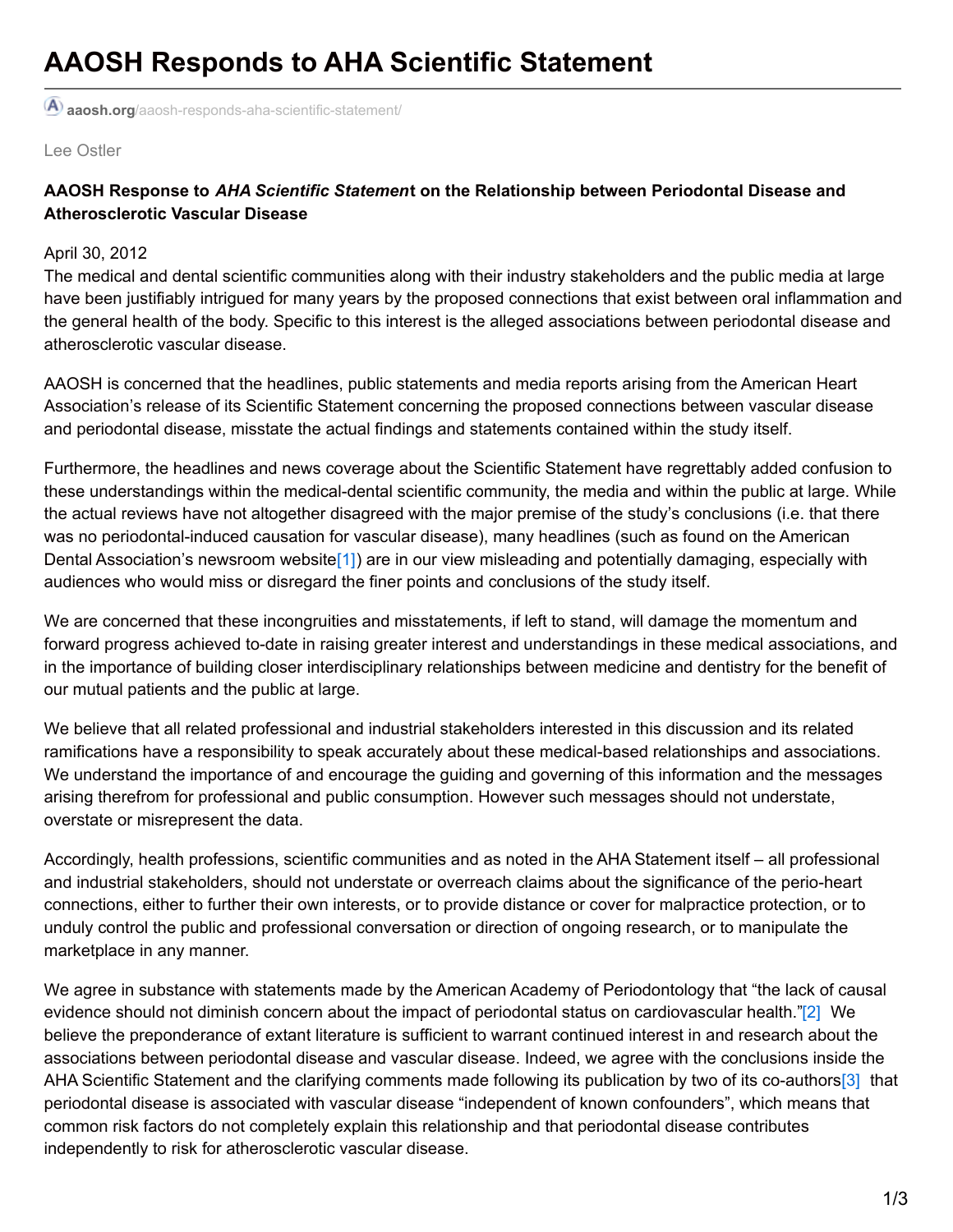Additionally, as at stated within the abstract itself, the authors of this study declare that the literature to date "support an association between PD and ASVD", and that "periodontal interventions result in a reduction in systemic inflammation and endothelial dysfunction["\[4\]](file:///C:/Users/Lee/Documents/Data AAOSH/AAOSH/AHA & AAOSH Statement/AAOSH Position Paper on AHA Statement.docx#_edn4).

We do not believe that consideration of periodontal disease as a contributing risk factor detracts attention from traditional risk factors. On the contrary we believe the literature supports the conclusion that like any other medical condition which increases total body inflammatory burden, that periodontal-based inflammatory burden is not only a logical and appropriate risk factor to consider in any scientific or clinical situation, but one that should be responsibly considered in the overall equation of health. We believe that public statements claiming that the research does not support the connections or which diminish the significance of the wide amount of literature showing links between the two conditions, is not accurate and is not helpful and in fact potentially harmful to the public good.

AAOSH calls upon the American Heart Association, the public press and those reporting on the findings of this study, to offer a measured clarification in these matters, creating a congruent message that more accurately reflects the findings and conclusions of the study and which do not overreach the substance of the study itself in the headlines, the message or any content meant for public and professional consumption.

In our view, owing to the profound consequences and complications of cardiovascular disease on our society, including the substantial loss of life and treasury, and knowing the impact that oral health has on total body inflammatory burden, we cannot hold back our efforts to assess and/or treat periodontal disease while waiting for definitive possession of causality data.

Knowing the impact of inflammation, both physicians and dentists should be equally interested in reducing inflammation from all sources and should not pull back from building cooperative interdisciplinary networks which co-manage their mutual patient's health, as was established in the Consensus Report jointly published by the American Academy of Periodontology and the American journal of Cardiology. [\[5\]](file:///C:/Users/Lee/Documents/Data AAOSH/AAOSH/AHA & AAOSH Statement/AAOSH Position Paper on AHA Statement.docx#_edn5) At a minimum, as the AHA Statement documents, good oral health lowers inflammatory burden and endothelial dysfunction. Therefore it should be included in any treatment plan which supports an overall healthy lifestyle as well as in any professional treatment plan to this end.

As noted, we agree with the AHA in its review of existing studies that there is no demonstrated cause-and-effect relationship between periodontal disease and vascular disease. Any definitive statements for the presence or absence of a causal relationship should be held in reserve until such information becomes available.

News coverage about the AHA Scientific Statement has regrettably added to the confusion about this issue, something AAOSH and its members fear will damage the progress achieved to date in building more interdisciplinary awareness of the importance of medical-dental co-management of people with either disease.

AAOSH recognizes that there is a preponderance of studies demonstrating the plausible linking of these two diseases, as well as that there are other studies which fail to show a relationship. However, we hold that the absence of proof of connection, does not establish definitive proof of no connection, as some might claim. For this reason we call upon our respected research community to continue forward in the scientific march toward consensus and better understanding, as well as call upon other professional organizations to make every effort to support the substance of these studies. As outlined herein, we ask the media and all professional and industry stakeholders with vested interest in this discussion and debate to fairly represent these matters and to not over or understate what we presently know.

We thank the American Heart Association for this well documented review of the literature and for its storied history in battling cardiovascular disease of all types. We join with them in calling for further research and better understandings that will save lives and help all citizens enjoy better health. We welcome any and all efforts to bring medicine and dentistry closer together.